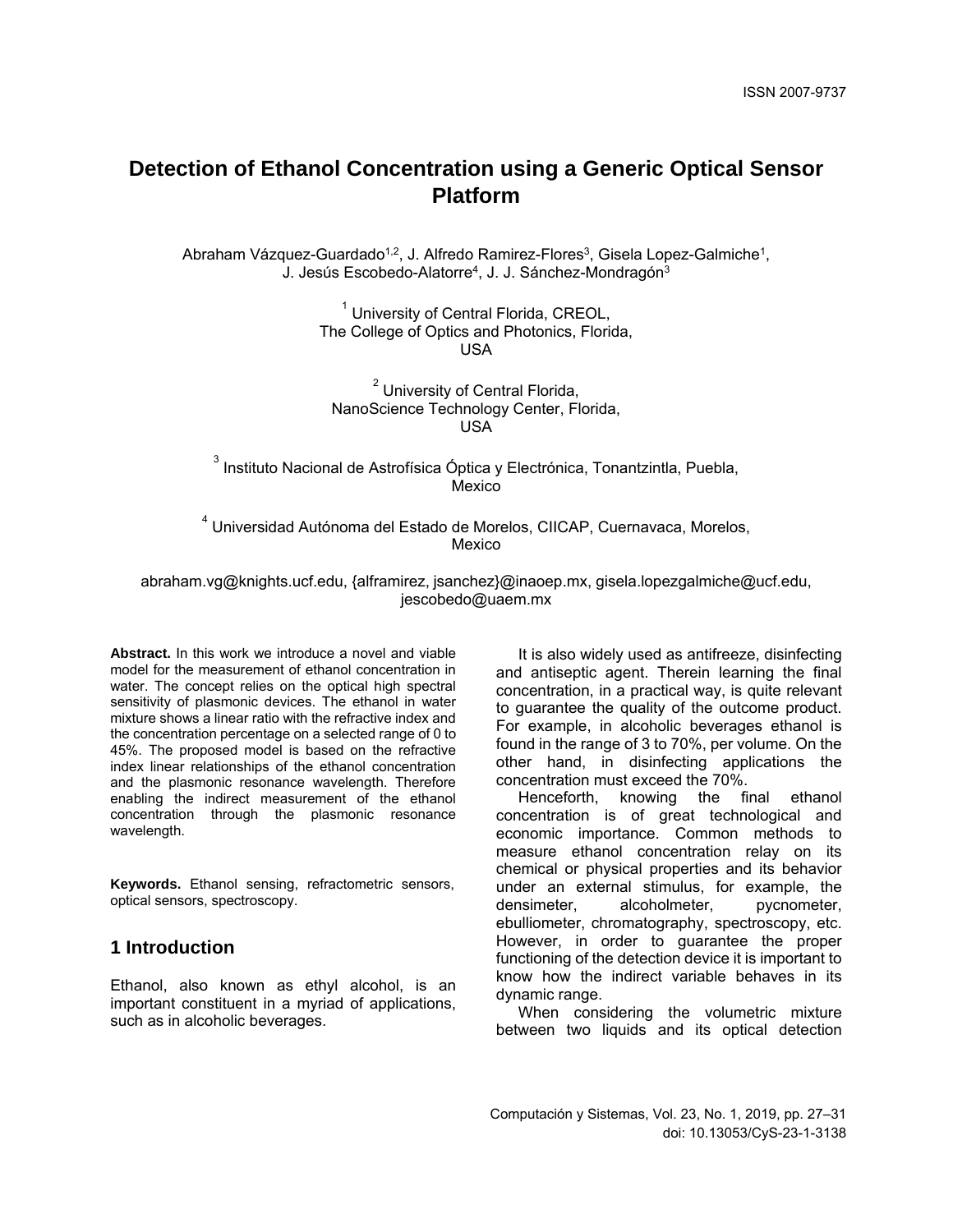#### 28 *Abraham Vázquez-Guardado, J. Alfredo Ramirez-Flores, Gisela Lopez-Galmiche, et al.*

methods, it is important to find a reliable relationship between its direct and indirect variables even if that occurs in a bounded range. Such is the case of an ethanol and water blend.

The direct variable, in this case, corresponds to the ethanol concentration and it is estimated by measuring the indirect variable i.e. the refractive index. Experimental measurements previously reported in the literature show that the relationship between the refractive index and the concentration of ethanol in water is not linear throughout the concentration [1-5]. However, there is a convenient region where the refractive index behaves linearly with respect to the ethanol volumetric concentration.

In this work we demonstrate that it is possible to establish a linear relationship between the ethanol concentration in water and its resulting refractive index. Furthermore, we develop an analytical method that employs an optical refractometric sensing approach to determine its concentration based on its specific spectral sensitivity response.

# **2 Linear Model between Refractive Index and Ethanol Concentration in Water**

In our study, we use the experimental data of ethanol concentration in water by weight *C%W* already reported [1], see Table 1. For our purposes, it is convenient to have the concentration of ethanol expressed as a percent by volume *C%V* as the typical measurement parameter. Hence, we need to establish a relationship that relates both percentages, by weight and by volume, which is given by the following equation:

$$
C_{\gamma_{\rm s} \nu} = \frac{100 (C_{\gamma_{\rm s} \nu})}{100 \rho_{ethanol} + (1 - \rho_{ethanol}) (C_{\gamma_{\rm s} \nu})}, \tag{1}
$$

where  $\rho_{ethanol}$  is the ethanol density. Table 1 shows the concentration of ethanol per weight along with the corresponding concentration per volume calculated using Eq. (1). It also shows the respective refractive index (*n*) of the solution at four different temperatures.

Computación y Sistemas, Vol. 23, No. 1, 2019, pp. 27–31 doi: 10.13053/CyS-23-1-3138

Due to uncertainties of data extraction from the original source, data points marked with an asterisk represent the interpolation with its two closest neighbors. The refractive indices as a function of ethanol concentration are plotted in Figure  $1(a)$  along a  $6<sup>th</sup>$  degree polynomial fit curve to show better the parameter behavior. From those curves, we observe a linear behavior from 0 to 45% at specific temperature, as shown in Figure 1(b).

From the plot it is clearly observed that the refractive index of the solution also depends on the. The thinner the solution, due to an increase in its temperature, the light propagates faster. In this linear range, we can establish a convenient relationship between the concentration (*C*) and the refractive index (*n*) at a given temperature. The linear fit to the experimental data is given by:

$$
n(C) = \left(\frac{n_1 - n_0}{C_1 - C_0}\right)(C - C_0) + n_0,
$$
\n(2)

where (*C0, n0*) are the pure water values and (*C1,*   $n_1$ ) is an arbitrary value within that range.

In Figure 1(b), the data has been approximated by a linear function *n=aC+n0* obtained through a root mean square (rms) data fit. There is a small variation between the rms (n<sub>0</sub>) and the experimental (*n0*), but we have considered that negligible for our purposes. The temperature (T), the slope (*a*), the reference refractive index (*n0*) at pure water and the residuals norm (*NR*) are listed in Table 2.

### **3 Optical Sensitivity**

There are different varieties of optical devices whose resonance is directly impacted by the refractive index of the environment. For example, electromagnetically coupled charged oscillation at a metal and dielectric interface called surface plasmons (SP). Depending on its bound state SPs can be propagating SPs supported at planar interfaces or localized SPs (LSP) supported in subwavelength metallic nanostructures.

The resonance in LSP is imposed by many parameters, such as the morphology, dimensions, type of metal and excitation conditions.

Nevertheless, for a fixed configuration, the main tuning parameters is the refractive index of the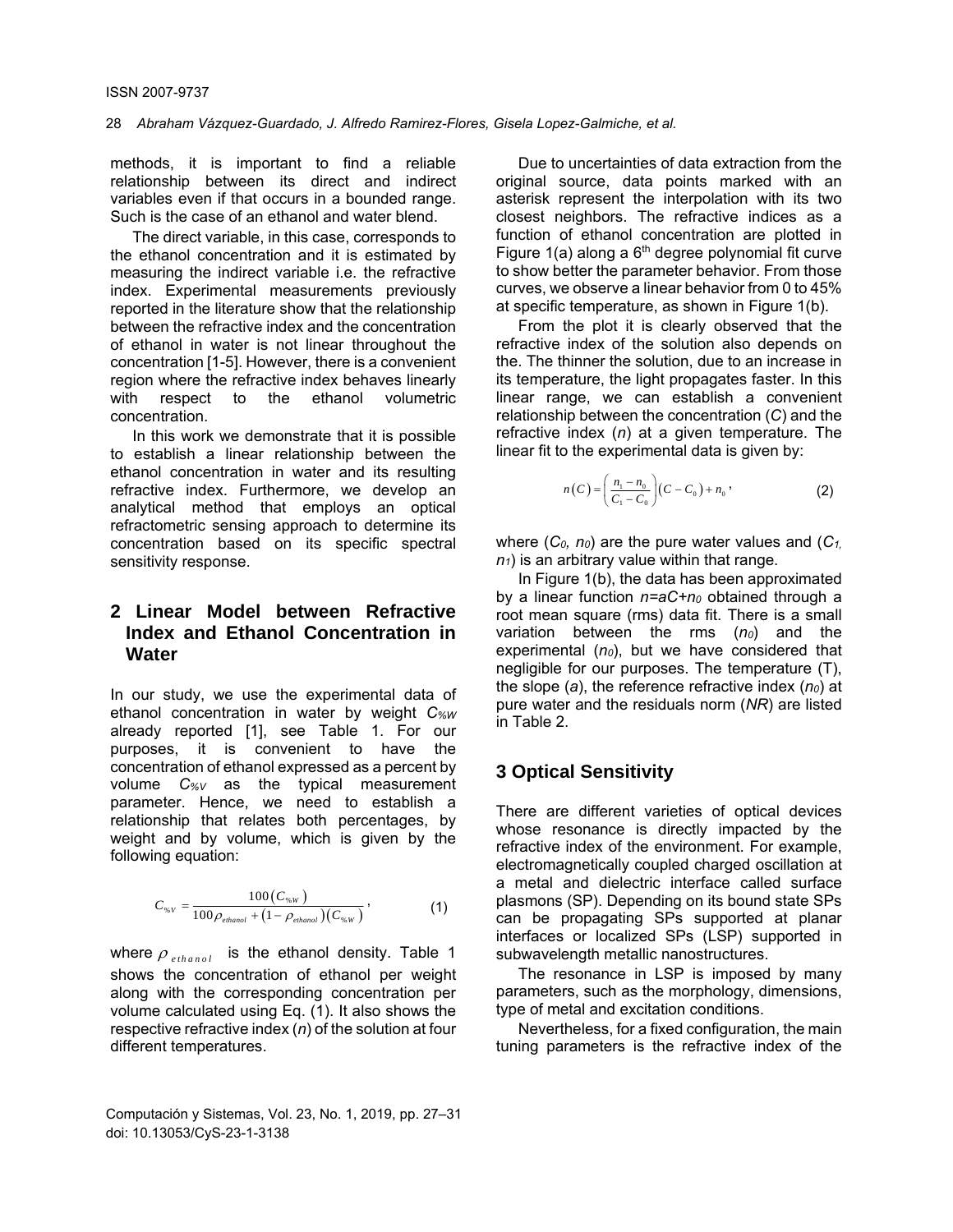#### *Detection of Ethanol Concentration using a Generic Optical Sensor Platform* 29

| <b>Table 1.</b> Data recorded by J. Nowakowska [1] expressing the refractive index of ethanol in water at four different |  |
|--------------------------------------------------------------------------------------------------------------------------|--|
| temperatures with respect to the ethanol percentage concentration by volume and that calculated by weight                |  |
|                                                                                                                          |  |

| $C$ %w | C <sub>%V</sub> | $n_{20C}$ | $n_{25C}$ | $n_{30C}$ | $n_{35C}$ |
|--------|-----------------|-----------|-----------|-----------|-----------|
| 0      | 0               | 1.33316   | 1.33276   | 1.33178   | 1.33174   |
| 7.61   | 9.43            | 1.33795   | 1.33720   | 1.33658   | 1.33600   |
| 15.55  | 18.88           | 1.34362   | 1.34304*  | 1.34188   | 1.34035*  |
| 24.42  | 29.00           | 1.34914   | 1.34926*  | 1.34715   | 1.34502   |
| 41.51  | 47.29           | 1.35856   | 1.35722*  | 1.35580   | 1.35404   |
| 60.45  | 65.90           | 1.36336   | 1.36185   | 1.35992   | 1.35811   |
| 66.44  | 71.45           | 1.36410   | 1.36263*  | 1.36060   | 1.35880   |
| 71.23  | 75.79           | 1.36462   | 1.36308*  | 1.36104   | 1.35908   |
| 77.35  | 81.19           | 1.36476   | 1.36340*  | 1.36116   | 1.35911   |
| 82.86  | 85.94           | 1.36490   | 1.36314*  | 1.36113   | 1.35913   |
| 83.55  | 86.52           | 1.36486   | 1.36309*  | 1.36098   | 1.35901   |
| 92.68  | 94.12           | 1.36370   | 1.36166   | 1.35963   | 1.35760   |
| 96.33  | 97.07           | 1.36237   | 1.36083   | 1.35835   | 1.35600   |



**Fig. 1.** (a) Plots of percentage by volume C and the experimental data of refractive index with a 6th degree polynomial fit. (b) Linear relationship in the range of 0% to 45%. Lines represent the rms linear approximation

surrounding media thus profiling this type of resonances as versatile refractometric sensors different types of plasmonic devices have been reported showing a linear relationship between the LSP resonance (LSPR) and the surrounding refractive [6-11].

The refractive index sensitivity *S*, for LSP and other optical refractometric sensors, is the defined by:

$$
S = \frac{\Delta \lambda}{\Delta n}.
$$
 (3)

Our objective is to find ranges where the sensitivity is constant in relevant domains.

Computación y Sistemas, Vol. 23, No. 1, 2019, pp. 27–31 doi: 10.13053/CyS-23-1-3138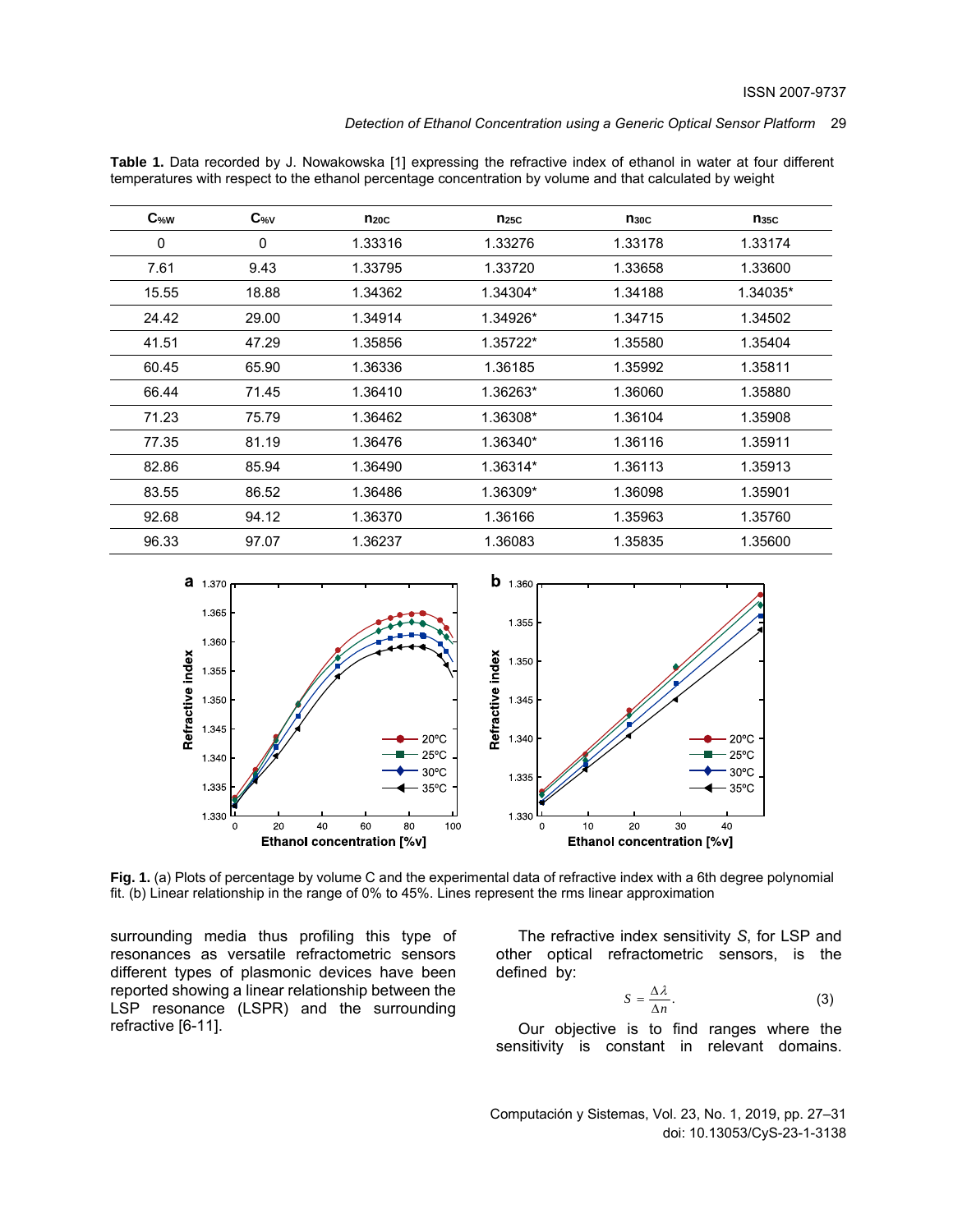Although, in general, we may only consider domains of small refractive index variations [6], which is the case of ethanol in the 0-45 %v. it is viable to consider it as our convenient linear domain range.

For two known pair of values of refractive index and its corresponding LSPR wavelength, say *(n0,λ0)* for pure water and *(n1,λ1)* for another ethanol water mixture within 0-45 %v, the constant sensitivity can be expressed as:

$$
S = \frac{\lambda_1 - \lambda_0}{n_1 - n_0}.
$$
 (4)

Therefore, we can obtain a linear expression that relates the refractive index with the plasmonic device plasmon resonance wavelength*.* We can compute a particular value of the refractive index n by using Eq. (3) at a given λLSPR in that range *if we*  select a known reference point, let's say  $(n_0, \lambda_0)$ , hence we obtain:

$$
n(\lambda) = \frac{\lambda - \lambda_0}{S} + n_0.
$$
 (5)

# **4 Linear Model between the Optical Sensor Response with Respect the Level of Ethanol Concentration**

So far, we have a couple of linear relationships. The first one is between refractive index with concentration of the ethanol in water mixture, Eq. (2), and the second one is between refractive index with the plasmonic device LSPR wavelength, Eq. (5). Both expressions are linear in the selected interval.

To establish an indirect measurement method for the concentration of the mixture with the plasmon resonance wavelength we propose a model that includes both results and that it's the aim of this work. In the same terms that we have done our previous derivation, we may chose as a common reference point the LSPR wavelength *λ<sup>0</sup>* at pure water. Then we need to measure another LSPR wavelength *λ1* at (*C*1) around our refractive index linear range.

Once we relate both equations, we get the desired model that directly relates the LSPR wavelength *λLSP* at the concentration percentage (*C*):

Computación y Sistemas, Vol. 23, No. 1, 2019, pp. 27–31 doi: 10.13053/CyS-23-1-3138

**Table 2.** Values of *a*, *n*0 and *NR* for the linear approximation between the refractive index and the ethanol concentration in the range of 0% to 45%

| T('C) |                      | n <sub>o</sub> | NR                    |
|-------|----------------------|----------------|-----------------------|
| 20    | $5.414\times10^{-4}$ | 1.333          | $5.25 \times 10^{-4}$ |
| 25    | $5.293\times10^{-4}$ | 1.333          | $1.42 \times 10^{-3}$ |
| 30    | $5.109\times10^{-4}$ | 1.332          | $6.23 \times 10^{-4}$ |
| 35    | $4.712\times10^{-4}$ | 1.332          | $3.52 \times 10^{-4}$ |

$$
C = \frac{(\lambda_{LSP} - \lambda_0)}{\lambda_1 - \lambda_0} C_1.
$$
 (6)

This theoretical result provides a tool to indirectly measure the level of ethanol concentration from the plasmon resonance wavelength. However, as any experimental measurement method, and the equipment used, we have to take into account the susceptible of errors. Therefore, it is convenient to know the uncertainty level of the Eq. (6), given [12]:

$$
\delta(C) = \left(\frac{\delta \lambda_{LSP}}{\lambda_1 - \lambda_0} + \frac{(\lambda_{LSP} - \lambda_1) \delta \lambda_0}{(\lambda_1 - \lambda_0)^2} + \frac{(\lambda_{LSP} - \lambda_0) \delta \lambda_1}{(\lambda_1 - \lambda_0)^2}\right) C_{\perp},
$$
 (7)

where δ*λLSP*, δ*λ0* and δ*λ1* are measurements uncertainties of *λLSP*, *λ0* and *λ1*, respectively.

From Eq. (6), we realize that if we know the LSPR sensitivity, then the above expression can be further simplified as:

$$
C = \frac{1}{aS} \left( \lambda_{LSP} - \lambda_0 \right), \tag{8}
$$

where (*a*) is the slope of the linear approximation of the refractive index of ethanol in water mixture for a certain temperature, see Table 2. The uncertainty can be calculate by:

$$
\delta C = \frac{1}{aS} \big( \delta \lambda_{LSP} + \delta \lambda_0 \big).
$$
 (9)

As stated by Eq. (8) we can determine the concentration of ethanol in water by taking a pair of LSPR wavelengths, one at zero concentration *C* (which is usually done at calibration) and the current LSPR *λLSPR*.